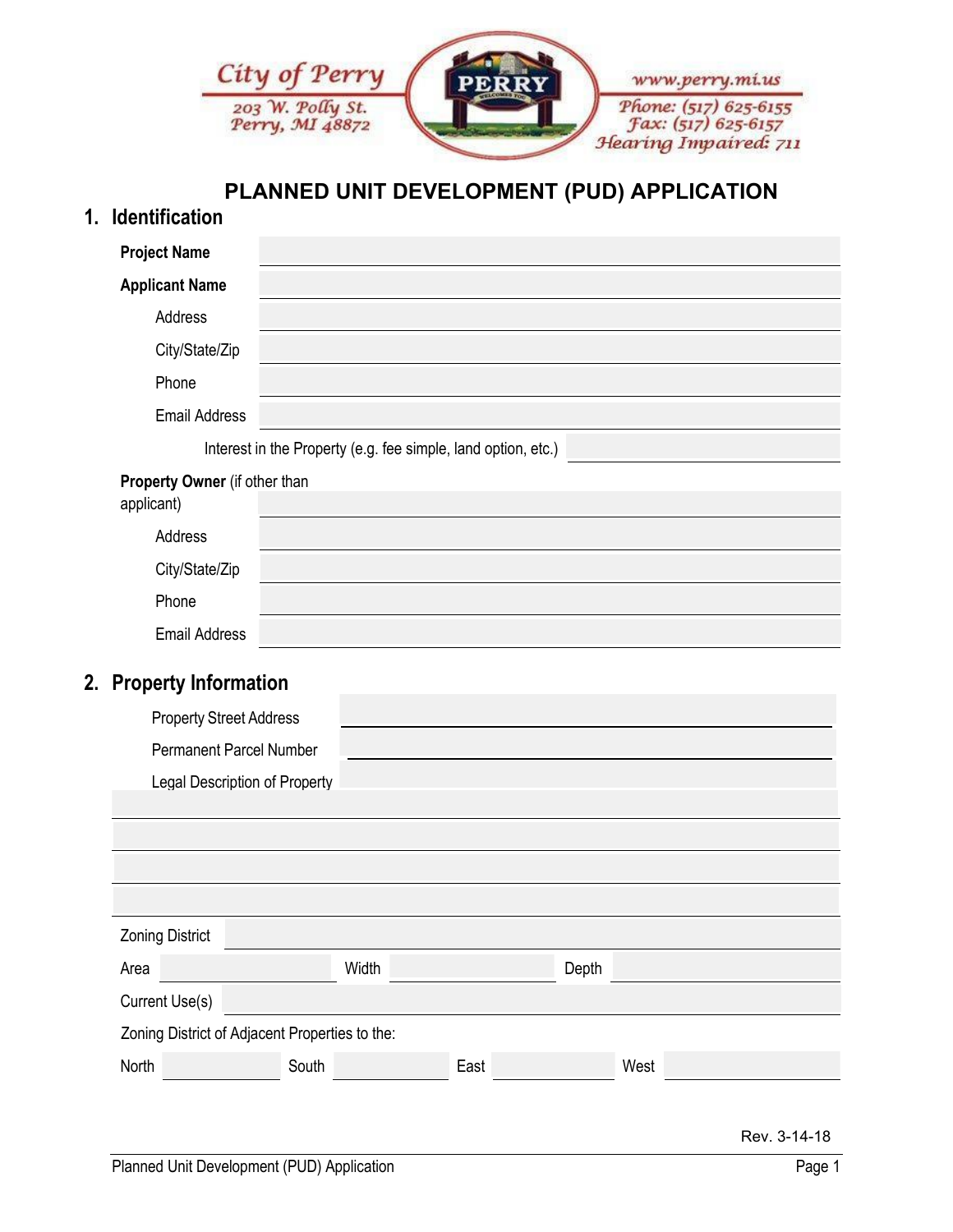**PUD Eligibility.** The PUD option may be effectuated in any Zoning District classification, but is not applicable for the development of a one-family detached dwelling. In order to qualify for PUD approval, the applicant must demonstrate in writing that each of the foll0wing criteria will be met by the proposed PUD in accordance with Chapter 9 of the Zoning Ordinance:

a. **Compatibility with the Master Plan.** The proposed PUD must be compatible with the overall goals and recommendations of the City of Perry Master Plan.

- b. **Demonstrated Benefit.** The PUD shall result in an improvement to the public health, safety, and welfare in the area affected or a recognizable public benefit. Such public benefit shall be evaluated in contrast to a project that would otherwise be permitted, on factors such as:
	- 1. Preservation of unique site design features;
	- 2. High quality architectural design;
	- 3. Extensive landscaping beyond site plan requirements of the Zoning Code;
	- 4. Preservation, enhancement, or restoration of natural resources (trees, slopes, nonregulated wetland areas, etc.)
	- 5. Incorporation of multiple lots and/or principal buildings;
	- 6. Preservation or enhancement of historic resources;
	- 7. Provision of open space or public plazas or features;
	- 8. Efficient consolidation of poorly dimensioned parcels or property with difficult site conditions (e.g. topography, shape, etc.);
	- 9. Effective transition between higher and lower density uses, and/or between nonresidential and residential uses; or allow incompatible adjacent land uses to be developed in a manner that is not possible using a conventional approach;
	- 10. Shared vehicular access between properties or uses;
	- 11. A complementary mix of uses or a variety of housing types; and
	- 12. Mitigation to offset impacts on public facilities (such as road improvements).

c. The PUD shall not be utilized in situations where the same land use objectives can be accomplished by the application of conventional zoning provisions or standards.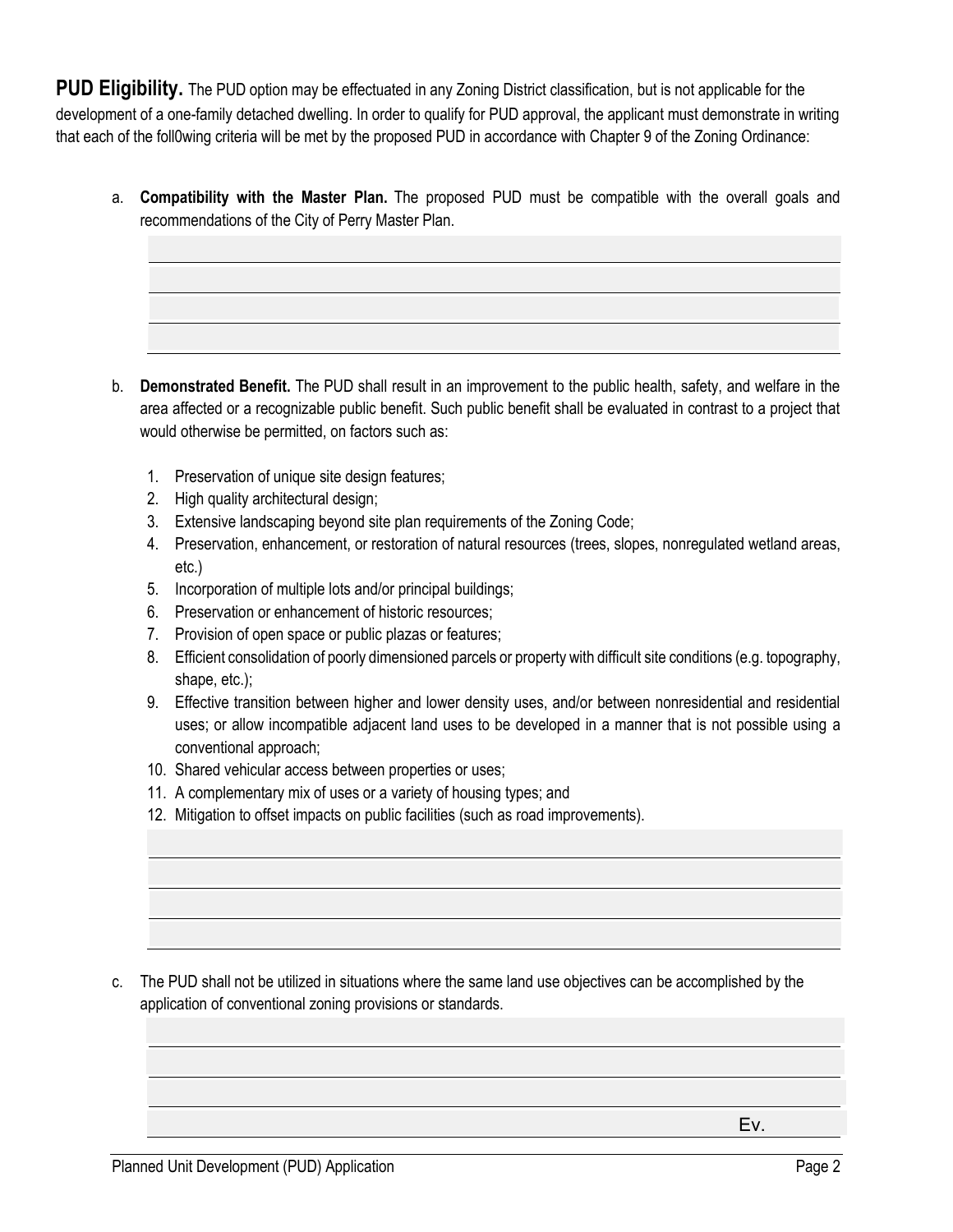**4. PUD Submittal Requirements.** The following items shall be included along with a completed application requesting approval of the PUD option.

|                                                                                                            |                       | oquoomig approvar or tho r ob option.<br><b>PUD Concept Plan</b>                                                 | <b>Completed</b> |  |  |
|------------------------------------------------------------------------------------------------------------|-----------------------|------------------------------------------------------------------------------------------------------------------|------------------|--|--|
| For residential projects only, a parallel plan or conventional plan showing the development possible<br>а. |                       |                                                                                                                  |                  |  |  |
|                                                                                                            |                       | based on the current zoning district standards; this plan will be used to determine density and                  |                  |  |  |
|                                                                                                            |                       | dimensional standards permitted in the PUD.                                                                      |                  |  |  |
| b.                                                                                                         |                       | A conceptual or schematic plan that illustrates the general arrangement of buildings, parking, access,           |                  |  |  |
|                                                                                                            |                       | and landscaping; alternatives for site arrangement and building architecture are suggested.                      |                  |  |  |
| C.                                                                                                         |                       | Documentation indicating how the PUD eligibility criteria of Section 9.02 have been met.                         |                  |  |  |
| d.                                                                                                         |                       | A table which details requested modifications from the established zoning district uses, area, height,           |                  |  |  |
|                                                                                                            |                       | and setback requirements, off-street parking regulations, general provisions or subdivision regulations          |                  |  |  |
|                                                                                                            |                       | which would otherwise be applicable to the uses and development proposed in comparison to the                    |                  |  |  |
|                                                                                                            |                       | requested modification,                                                                                          |                  |  |  |
| е.                                                                                                         |                       | Any additional information requested by the planning commission at the preapplicaition conference to             |                  |  |  |
|                                                                                                            |                       | better assist in the determination of PUD qualification. Such information includes, but is not limited to:       |                  |  |  |
|                                                                                                            |                       | market studies, fiscal impact analysis, traffic impact analysis, environmental impact assessments, and           |                  |  |  |
|                                                                                                            |                       | additional drawings, perspectives, and cross sections.                                                           |                  |  |  |
| f.                                                                                                         |                       | A draft PUD Agreement.                                                                                           |                  |  |  |
| g.                                                                                                         |                       | If the PUD is to be designed as a subdivision plat, the tentative plat requirements described in Chapter         |                  |  |  |
|                                                                                                            |                       | 5 Site Condominiums and Land Divisions shall be followed and reviewed as part of the PUD Concept                 |                  |  |  |
|                                                                                                            |                       | Plan review.                                                                                                     |                  |  |  |
|                                                                                                            | <b>Final PUD Plan</b> |                                                                                                                  | Completed        |  |  |
|                                                                                                            |                       | Date of Planning Commission recommendation of PUD Concept Plan approval to City Council:                         |                  |  |  |
|                                                                                                            |                       | List of conditions applicable to approval:                                                                       |                  |  |  |
|                                                                                                            |                       |                                                                                                                  |                  |  |  |
|                                                                                                            |                       |                                                                                                                  |                  |  |  |
|                                                                                                            |                       |                                                                                                                  |                  |  |  |
|                                                                                                            |                       | Date of City Council PUD Concept Plan approval:                                                                  |                  |  |  |
|                                                                                                            |                       | List of conditions applicable to approval:                                                                       |                  |  |  |
|                                                                                                            |                       |                                                                                                                  |                  |  |  |
|                                                                                                            |                       |                                                                                                                  |                  |  |  |
|                                                                                                            |                       |                                                                                                                  |                  |  |  |
| а.                                                                                                         |                       | A final site plan including all of the information required by Section                                           |                  |  |  |
| b.                                                                                                         |                       | A PUD Agreement, to be executed between the applicant and City Commission, including the                         |                  |  |  |
|                                                                                                            |                       | following information:                                                                                           |                  |  |  |
|                                                                                                            |                       | A survey of the acreage comprising the proposed development;                                                     |                  |  |  |
|                                                                                                            | ii.                   | The manner of ownership of the developed land;                                                                   |                  |  |  |
|                                                                                                            | iii.                  | The manner of the ownership and of dedication or mechanism to protect any areas designated                       |                  |  |  |
|                                                                                                            |                       | as common areas or open space;                                                                                   |                  |  |  |
|                                                                                                            | İV.                   | Provision assuring that open space areas shown on the plan for use by the public or residents                    |                  |  |  |
|                                                                                                            |                       |                                                                                                                  |                  |  |  |
|                                                                                                            |                       | of the development will be or have been irrevocably committed for that purpose; the City may                     |                  |  |  |
|                                                                                                            |                       | require conveyances or other documents to be placed in escrow to accomplish this;                                |                  |  |  |
|                                                                                                            | ۷.                    | Satisfactory provisions have been made to provide for the future financing of any improvements                   |                  |  |  |
|                                                                                                            |                       | shown on the plan for site improvements, open space areas and common areas which are to                          |                  |  |  |
|                                                                                                            |                       | be included within the development and that maintenance of such improvements is assured by                       |                  |  |  |
|                                                                                                            |                       | a means satisfactory to the Planning Commission and City Commission;                                             |                  |  |  |
|                                                                                                            | vi.                   | The cost of installing, improving, and maintaining streets or roads and the necessary utilities                  |                  |  |  |
|                                                                                                            |                       |                                                                                                                  |                  |  |  |
|                                                                                                            | Vİİ.                  | has been assured by a means satisfactory to the Planning Commission and City Commission;                         |                  |  |  |
|                                                                                                            | VIII.                 | Provisions to ensure adequate protection of natural features;                                                    |                  |  |  |
|                                                                                                            |                       | Provisions to ensure enforcement of City and other regulations, and requirements of the                          |                  |  |  |
|                                                                                                            |                       | Agreement, on all property and property owners or occupants within the PUD, including the                        |                  |  |  |
|                                                                                                            |                       | ability of the City to enforce corrective actions as necessary;                                                  |                  |  |  |
|                                                                                                            | ix.                   | The PUD site plan shall be incorporated by reference and attached as an exhibit.                                 |                  |  |  |
| C.                                                                                                         |                       |                                                                                                                  |                  |  |  |
|                                                                                                            |                       | If the PUD is to be designed as a subdivision plat, the preliminary plat requirements described in               |                  |  |  |
|                                                                                                            |                       | Chapter 5 Site Condominiums and Land Divisions shall be followed and reviewed as part of the Final               |                  |  |  |
| d.                                                                                                         |                       | PUD Plan review.<br>After Final PUD approval and execution of the PUD Agreement, a final subdivision plat may be |                  |  |  |